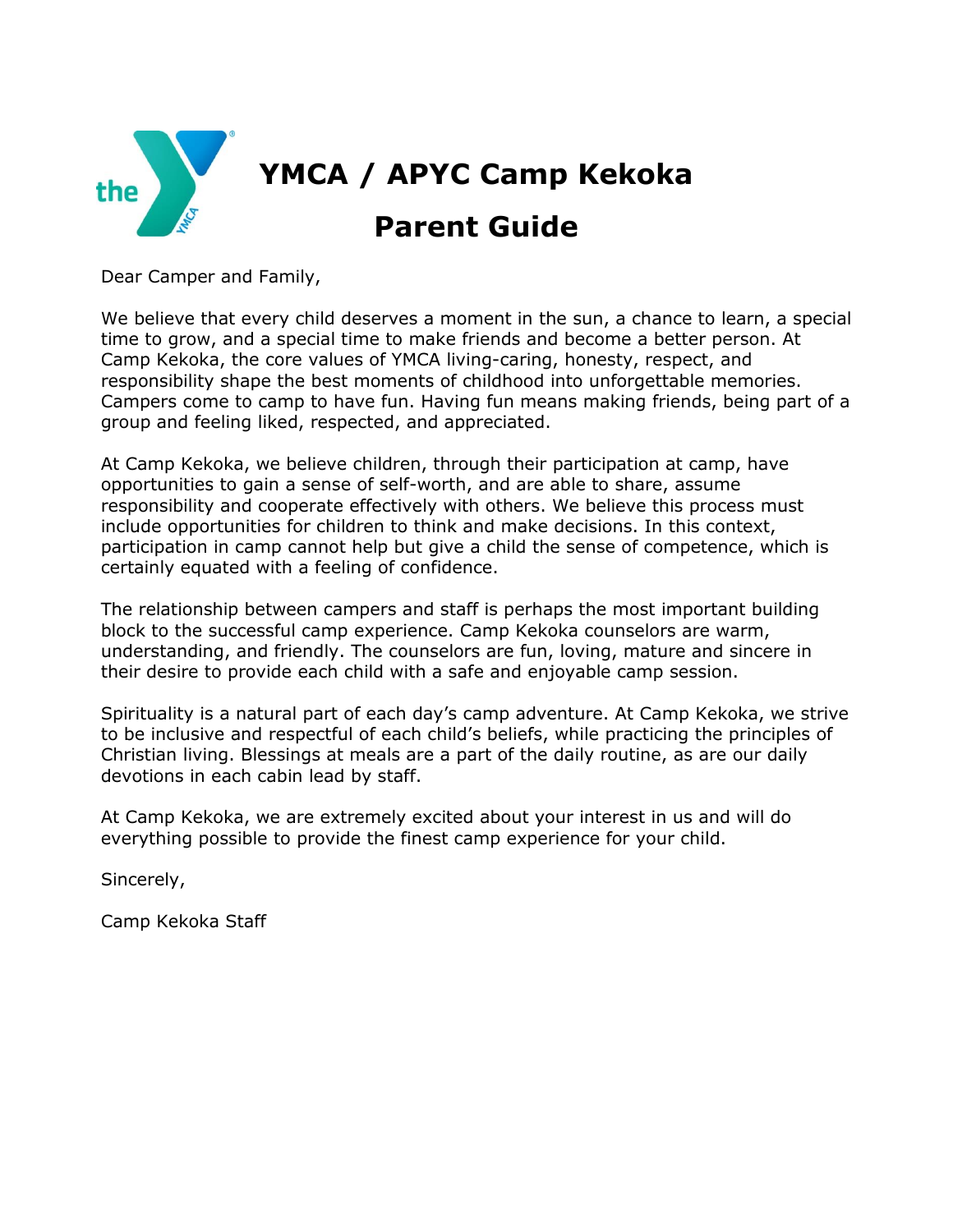#### **Opening Day At Camp:**  Full Week Camp - Sunday 3-5 p.m. Rite of Passage Camp – Wednesday 9-10 a.m.

Opening Day is an exciting time for everyone! Camper families will be given a designated spot to park as you arrive.

Our check-in process this year will be entirely outside for the summer of 2022! The entire vehicle will have a health screening upon arriving to camp. Everyone in the vehicle will have their temperature checked and asked questions in regards to COVID-19. If anyone in the vehicle has a temperature at 100.4 or above and/or has any symptoms relating to COVID-19, the entire vehicle will not be permitted to stay. **Please make sure to have any medications (or other pertinent paperwork) easily accessible to hand off to our Check-in staff.** You will be given your campers cabin assignment at check-in and camp staff will help your camper find where to go.

#### **Transportation from the Alexandria area:**

We would always prefer to have you personally drop your child off so that you get the chance to see Camp Kekoka, and we get the chance to meet you, however we realize that sometimes this can be difficult given the distance. For a transportation opportunity from Alexandria please see the below information:

A school bus will be departing Sunday at **exactly 12 p.m.** from the Alexandria City Public School's Transportation building at 3540 Wheeler Avenue, next to the city gas pumps and across from the McDonald's. Parents/Guardians will remain in their cars while an officer completes the temperature screening and makes sure that all paperwork is collected. The officer will then help your camper load their belongings onto the bus. Please know that the departure will be on time. If you are late you will miss the bus. Campers should be picked up at the same location on the following Friday, **no later than, 2 p.m**. An Alexandra Police Officer will be riding on the bus with the campers. There is no cost for transportation. A survey will be emailed from Leslie Walsh where you can request for your camper to ride the bus.

#### **Packing for Camp**

All personal items and clothes should have the camper's name marked clearly on them before arrival at camp. It is suggested that campers leave jewelry at home and refrain from bringing unnecessary articles of expensive clothing. Efforts are made to locate and return missing articles to campers; however, Camp Kekoka is not responsible for lost, damaged or misplaced items.

We ask where possible that campers use a large duffle bag or a Rubbermaid container with the height of 8.5 inches for packing. Duffle bags and Rubbermaid containers will fit under the camper's bed. Place a list of items packed inside of the duffle bag so that counselors can help campers maintain their possessions. If you wish to send items ahead the shipping address is 1083 Boys Camp Rd., Kilmarnock, VA. 22482. When received, items are delivered to the cottage prior to the camper's arrival. We recommend ordering return shipment tags ahead to avoid delays in getting trunks home.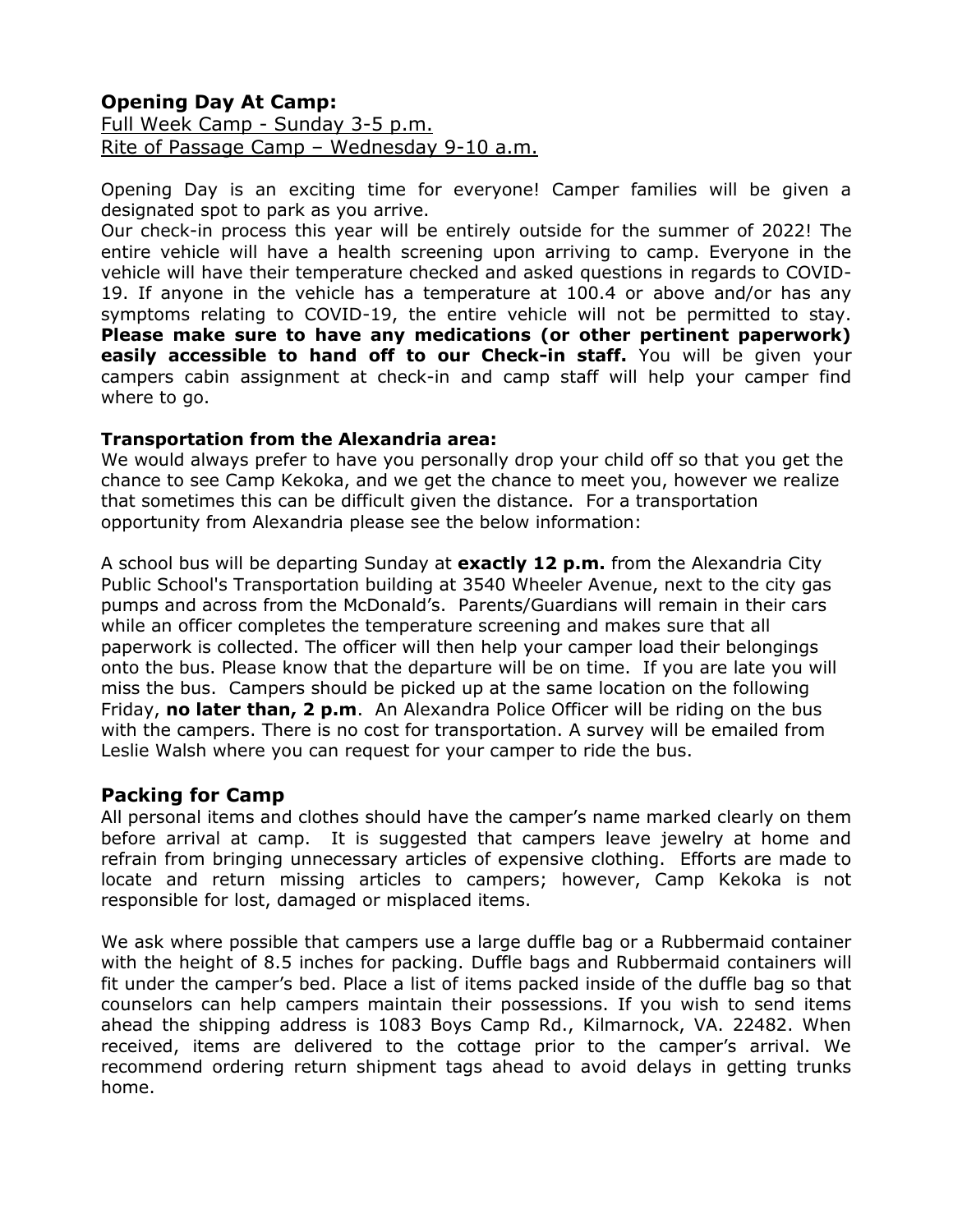# **What To Bring To Camp**

# **Bedding: Campers will stay in cottages with single size bunk beds**

- Single sheets (campers wishing to use a sleeping bag must also have a fitted sheet on the bed)
- 1-blanket or sleeping bag
- 1-pillow and pillowcase
- Towels/wash cloths

## **Clothing for 6 days to include:**

- Sweatshirt / Sweater (just in case)
- Raincoat
- Shirts
- Shorts
- Underclothing
- 2-Swimsuits
- Old clothes
- Long pants
- Tennis or closed toed shoes
- Water shoes (bay and pool activities)

## **Every Day Items:**

- Water bottle (Please label with first and last name, and make sure it won't break if dropped)
- Laundry bag
- Toiletry articles and something to carry back and forth to the bath house
- Small flashlight
- Sunscreen (SPF 30 or higher)
- Bug repellent
- Small hand sanitizer (travel size is fine or one that clips to a backpack)—label with name

# **Optional Items**

- Face masks/coverings (listed as optional, but will be encouraged for inside use or if a camper tests positive during camp.)
- Stationery/stamps
- Sunglasses and cap
- Talent show items
- Jellyfish pants (neoprene/nylon pants; inexpensive wind pants with elastic around the ankles, panty hose also works)
- Disposable Camera
- Books, comics or magazines
- Rainy day games, cards
- Small clip on fan
- Ipod / MP3 player with head phones (to be used during rest period only)

# **What Not To Bring**

• Cell phones, radios, Game Boys/DVD's/internet devices (In addition to these items being costly and unsecured at camp, the content of material accompanying them is often not suitable to be shared with other campers.)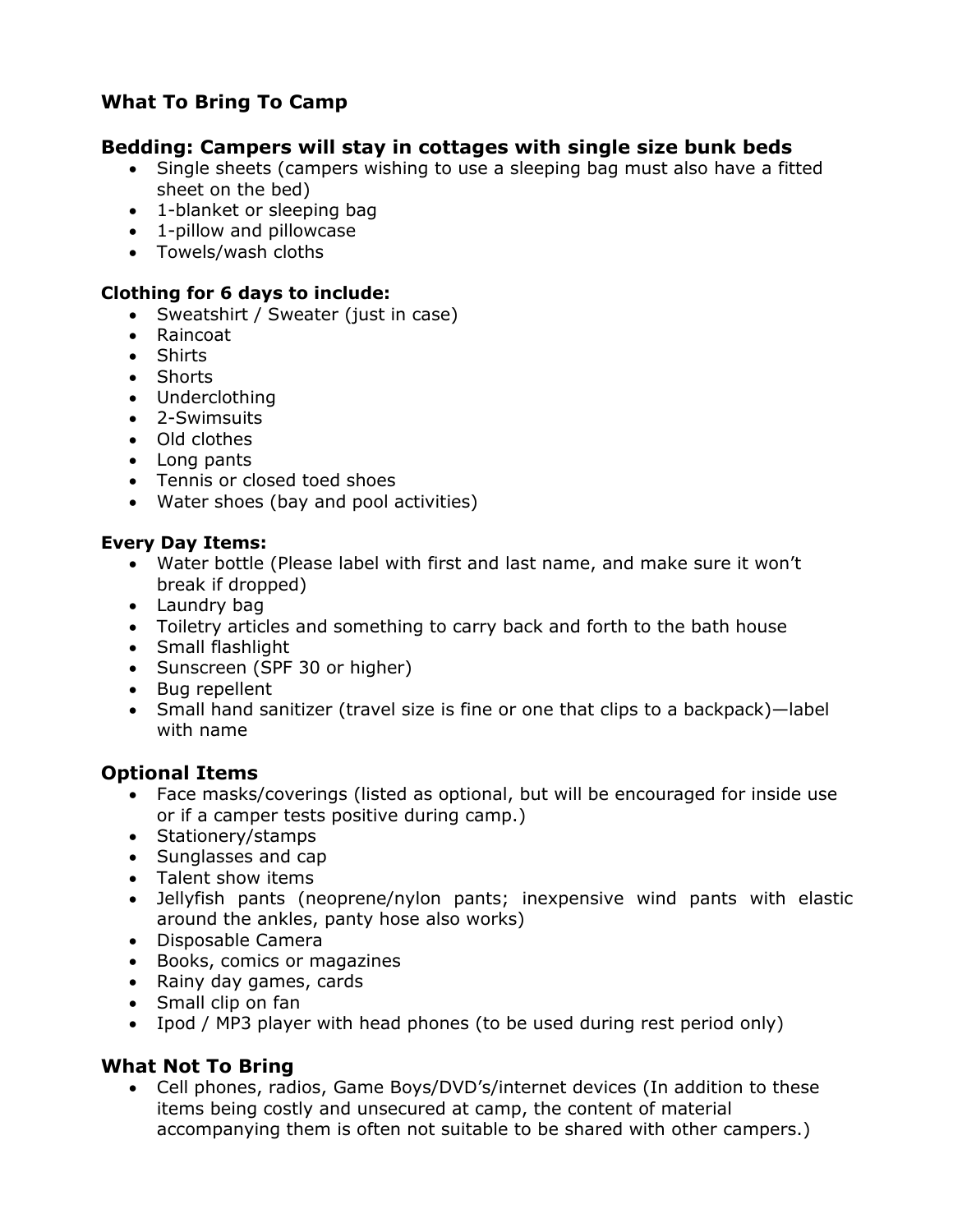If these items are brought anyway, they will be collected and secured for the camper and returned upon his or her departure.

- Valuables
- Cash (Camp Kekoka does not have a camp store so there is no need to send money with your camper)
- Tobacco products, alcoholic beverages, and illegal substances are not permitted at camp. The possession, use, or consumption of any illegal substances may lead to immediate dismissal with no refund.
- Possession of firearms or weapons of any sort may lead to immediate dismissal with no refund.

# **Closing Day: Friday 10-11 a.m.**

Parents/guardians should plan to **pick up their child at 11 a.m**. You are welcome to join us at 10 a.m. for the video and award presentation.

Parent(s)/guardian(s) must provide a **Photo ID** in order to pick up their camper. This policy is for the protection of all of our campers. If someone other than a parent or guardian is picking up your camper we must have prior written permission as well as a photo id. Please give written permission to Director or Assistant Director upon dropoff, or permission can be emailed to lwalsh@ymcavp.org.

A sign-out sheet will be provided at the Check Out desk. Each camper must be signed out by an authorized adult before they can leave. This policy is for the protection of all of our campers.

If your camper has prescription medication, you can collect this at the check-out desk.

# **Typical Daily Schedule**

| 8 a.m.                        | Rise and Shine                               |
|-------------------------------|----------------------------------------------|
| 8 a.m.                        | <b>Breakfast</b>                             |
| 8 a.m.                        | <b>Character Development</b>                 |
| 9 a.m.-12 p.m.                | <b>Morning Activity</b>                      |
| 12:15 p.m.                    | Lunch                                        |
| 12:45.-1:45 p.m. $2 - 5$ p.m. | <b>Rest Period</b>                           |
| 5:30 p.m.                     | Afternoon Activity                           |
| $6:30-8$ p.m.                 | Supper                                       |
| 8 p.m.                        | <b>Evening Activities</b>                    |
| $8:15-10$ p.m.                | Snack                                        |
| 10 p.m.                       | <b>Cabin Time/Devotions/Shower Rotations</b> |
|                               | Lights Out                                   |

- Evening programs and lights out may be adjusted for youngest or oldest camper groups.
- Campers have a rotating schedule. The schedules alternate so that children will have the opportunity to be involved in both land and water activities.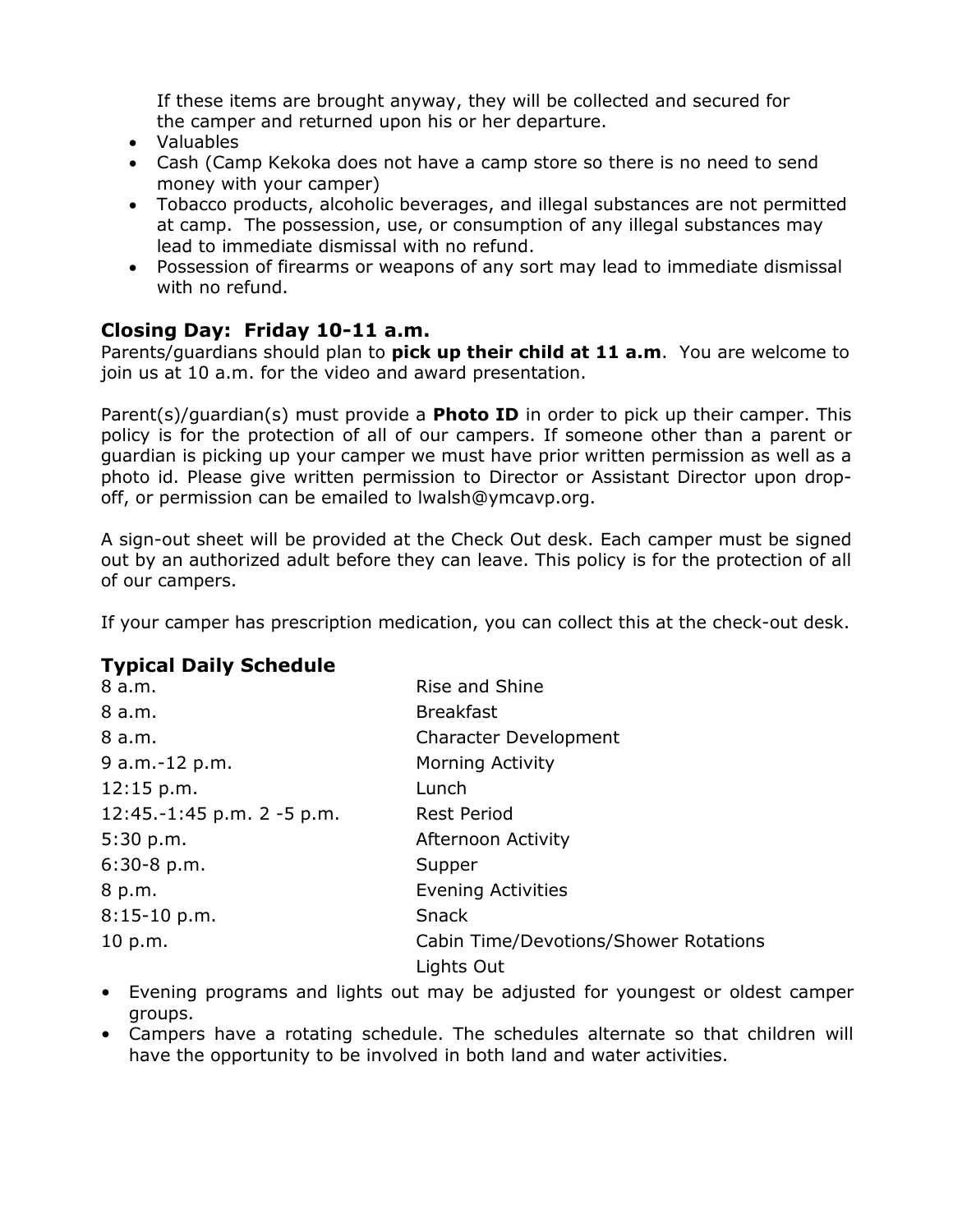# **Cabin Assignments**

Campers are assigned to cabins by age and grade level. Cabin assignments will be given upon check in. Mutual requests from campers within the same year of age are honored with the approval of the Camp Director **(limited to one friend)**. The Camp Director reserves the right to determine final cabin mate placement.

## **Meals**

Appealing and nutritious meals are prepared under the careful supervision of our trained dietary staff and satisfy the hearty appetites of campers and staff. A variety of fresh fruit, cereal, hot breakfasts and vegetables are offered every day. A main entree, vegetable, salad, bread, and dessert are typical lunch and dinner meals. Lasagna, sausage egg casserole, and cookout nights are the campers' favorites. Special dietary needs should be indicated to our camp director. The Camp Kekoka Dining Hall is inspected by the Virginia Health Department and maintains a permit to operate a restaurant.

#### **Lost and Found**

Camp Kekoka is not responsible for any items lost while your camper is at camp. It is very important that campers clearly label all belongings with their name. We suggest using a permanent marker. Campers will be able to view found items on a daily basis. Parents are encouraged to also view these items on closing day.

The shipping of found items after the camper's departure may be arranged at the expense of the owner.

#### **Discipline**

Camp rules are designed to enhance the happiness and safety of all campers. The Camp Director will contact parents to let them know if there is an on-going behavior problem. Children who do not demonstrate appropriate behavior, in the judgment of the director, will be sent home from camp. Parents/Guardians are responsible to pick up any child sent home, regardless if they ride the bus to camp from Alexandria. Early dismissal from camp will not warrant the refund of fees.

#### **Visitation/Phone Calls**

Camp Kekoka **does not** have a visitation day, although letters and e-mails are welcomed and encouraged! Parents are also invited to inspect the facilities and meet the staff on Opening and Closing Days.

Due to the volume of campers, Camp Kekoka does not permit campers to make or receive phone calls. (Especially when campers are homesick, we have found that calls from home disrupt the camper's adjustment to camp life.) If an emergency situation arises at home, we ask that parents contact one of the Camp at 804-435-3616 Directors will gladly assist you and your camper in every situation.

#### **Camper Mail and Daily Photo Updates**

There is a large volume of mail at Camp Kekoka. We encourage families and friends to write and we ask that every mailed item be labeled with the camper's name. Our mailing address is PO BOX 580, Kilmarnock, VA 22482. Be aware that because of our rural location at times the mail is not timely. If you wish to send food items please make sure they are in sealed containers that can be resealed.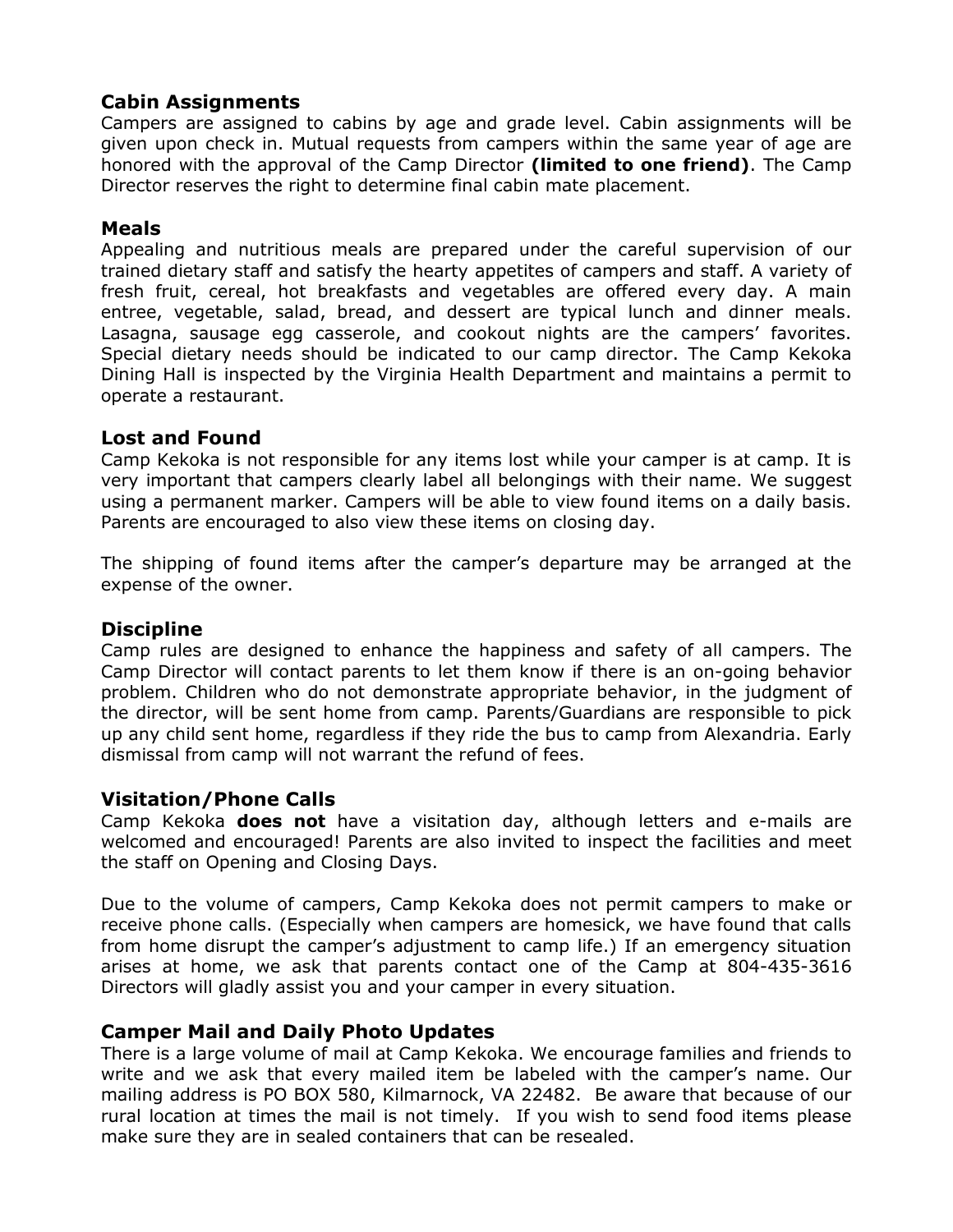Campers can receive one way emails from Bunk1.com. More information on Bunk1.com will be coming as we get closer to your campers week. The email is printed and delivered daily at lunchtime along with the regular mail. We ask that you put the campers name and in the subject line. Please no electronic cards or attachments. **Campers will not be able to send emails from camp.**

Photos will also be uploaded to Bunk1.com. Parents and families can view the current photos by clicking the Bunk 1 icon on our website. On this site you can download and print pictures.

#### **Spending Money**

There is no need for campers to bring money to camp. All food and snacks will be provided. Camp Kekoka is not responsible for any lost or stolen money.

## **Health Center/Medications**

Campers check-in all prescribed medications with the Director upon arrival to camp. All medications must be in the original container. No medications are allowed in cabins (with the exception of inhalers for some asthmatics and epi pens). Please **fill out** the **attached medication form** and bring it with you.

Cabin counselors observe campers daily for cleanliness, cuts, sunburn, insect bites, etc.

At the end of the session, remaining prescription medications need to be picked up from the director. All prescription medications and/or hospital care during camp are billed to parents. General medications and first aid materials are provided at no cost. Accident insurance is not included in the camp fee.

For COVID-19 Policy and Procedures for the 2022 Camp Season please see the final pages of this document.

#### **First Time Campers/Homesickness**

Homesickness is common at all ages and is a natural response to being separated from loved ones and a normal routine at home. Parents, siblings, grandparents, and friends all are affected by homesickness, also known as separation anxiety. Parents can help their camper adjust to camp by following simple steps outlined in an American Camping Association publication, written by University of California Psychologist Chris Thurber:

- Encourage your child's independence throughout the year. Practice separations; a sleepover at a friend's house can simulate the camp environment.
- Involve your child in the process of choosing a camp. The more that the child embraces the decision, the more comfortable the child will feel at camp.
- Discuss what camp will be like before your child leaves. Consider role-playing situations, such as using a flashlight to find the bathroom.
- Reach an agreement ahead of time regarding phone calls home. If your child's camp has a no phone calls policy, honor it.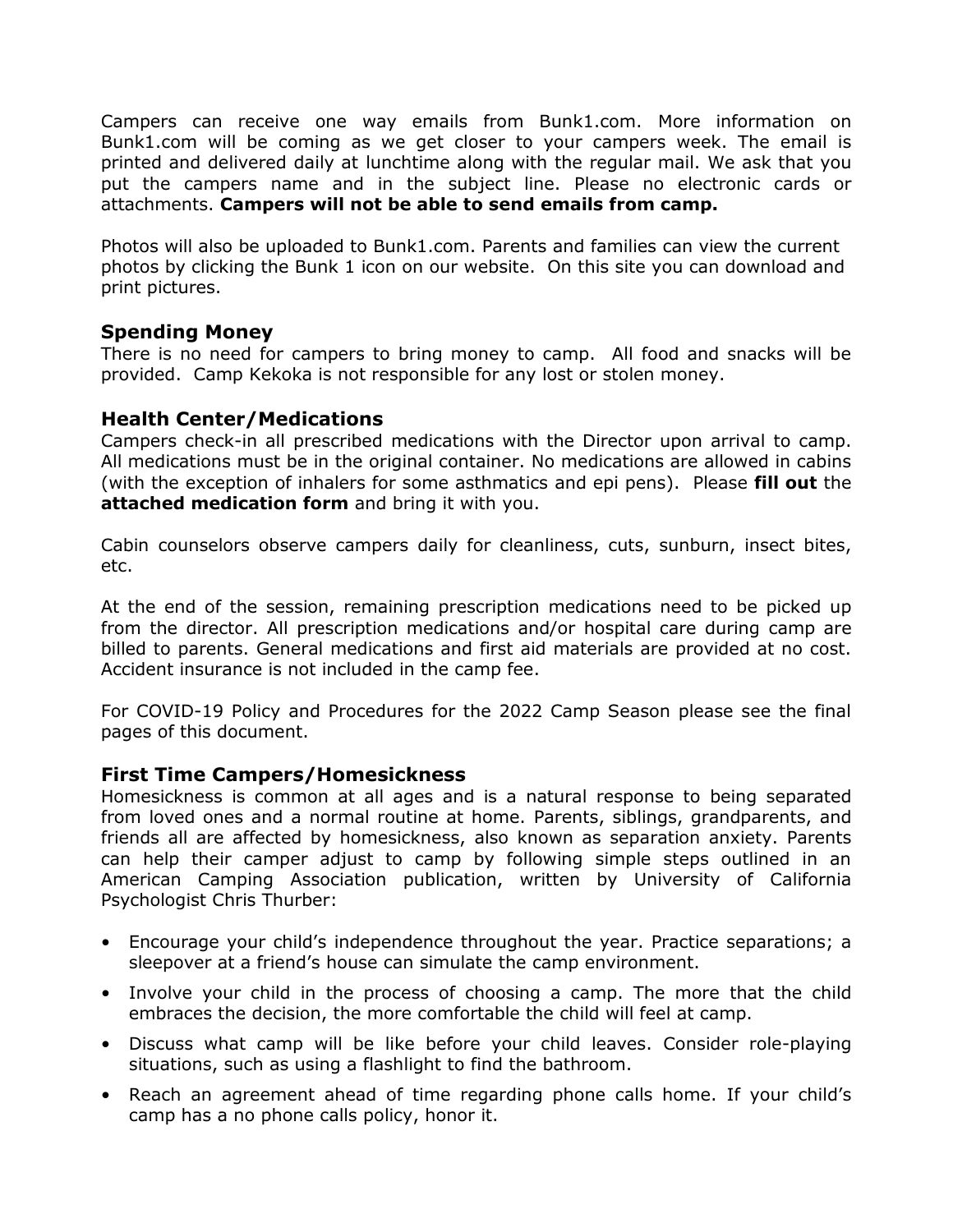- Send a note or care package ahead of time to arrive the first day of camp. Acknowledge, in a positive way, that you will miss your child. For example, you can say "I am going to miss you, but I know that you will have a good time at camp."
- Don't bribe. Linking a successful stay at camp to a material object sends the wrong message. The reward should be your child's new-found confidence and independence.
- Pack a personal item from home, such as a stuffed animal.
- When a "rescue call" comes from the child, offer calm reassurance and put the time frame into perspective. Avoid the temptation to take the child home early.
- Talk candidly with the Camp Director to obtain his/her perspective on your child's adjustment.
- Don't feel guilty about encouraging your child to stay at camp. For many children, camp is a first step toward independence and plays an important role in their growth and development.
- Trust your instincts. While most incidents of homesickness will pass in a day or two, Thurber's research shows that approximately 7 percent of the cases are severe. If your child is not eating or sleeping because of anxiety or depression, it is time to go home. However, don't make your child feel like a failure if their stay at camp is cut short. Focus on the positive and encourage your child to try camp again next year.

The Camp Kekoka staff is well trained to help campers adjust to camp by immediately involving them in goal setting, team building and fun activities.

#### **REFUND POLICY**

We are happy to accommodate a switch in a camper's session dates, at no charge, as long as the new session has availability. If a camper must cancel altogether, the following fees apply: If we are notified of cancellation prior to May 15, a \$100 cancellation fee, per session, applies. If we are notified of cancellation after May 15, a \$200 cancellation fee, per session, applies.

#### **Weather Related Emergency**

Camp Kekoka staff will carefully monitor and track all weather systems.

#### **Contact Information**

Ana Mae Morrow, Camp Kekoka Executive Clark Laster, Assistant Director Leslie Walsh, Camp Kekoka Administrative Assistant

P.O. Box 580 Kilmarnock, VA 22482 Phone 804-435-3616 Fax 804-435-2227

ymcacampkekoka.org • email: anamae.morrow@ymcavp.org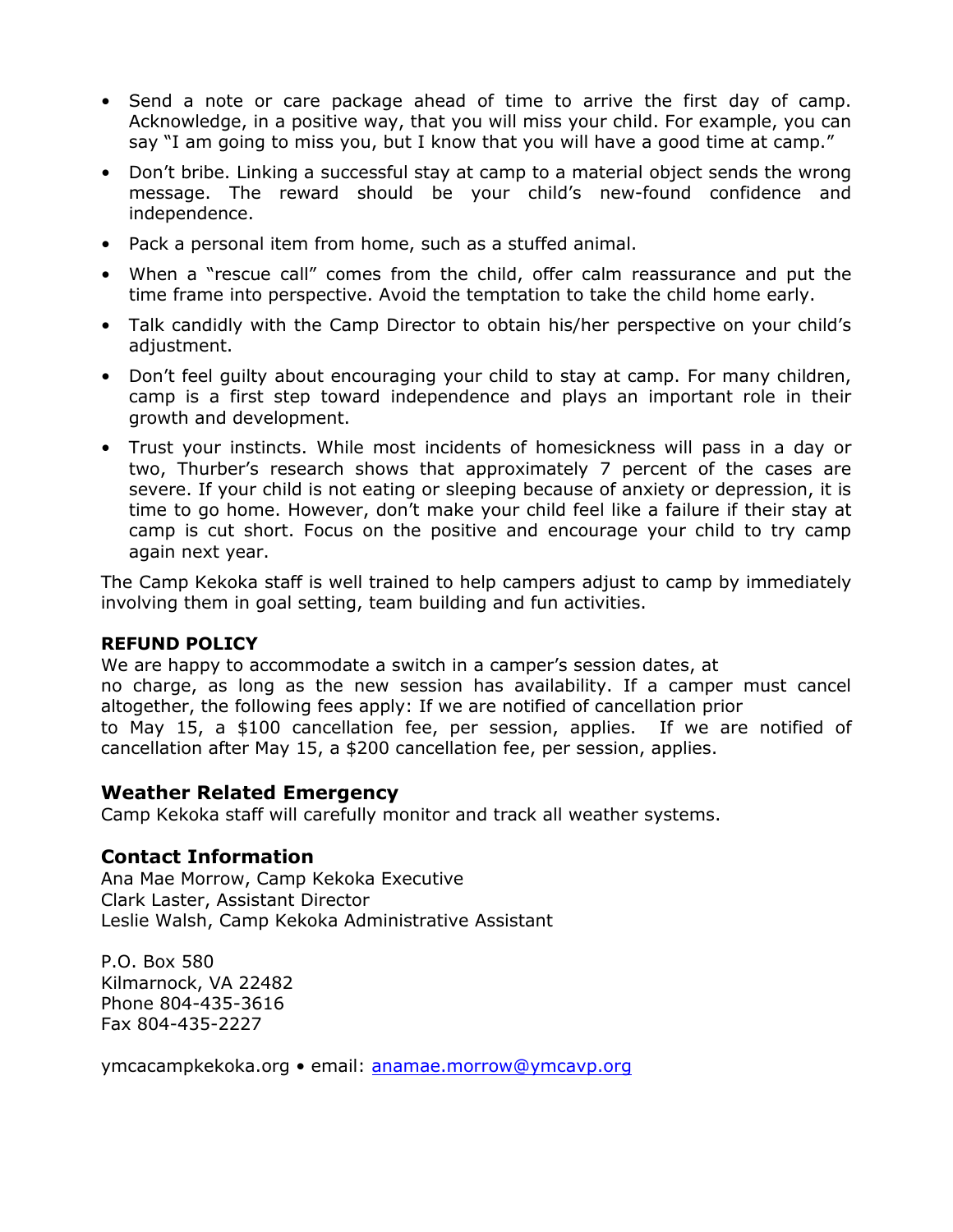#### **Medication Form**

Camper's Name \_\_\_\_\_\_\_\_\_\_\_\_\_\_\_\_\_\_\_\_\_\_\_\_\_\_\_\_ Session \_\_\_\_\_\_\_\_\_\_\_\_\_\_\_\_\_\_\_\_

Please complete this form prior to coming to camp. Bring it with you to check in. If you have multiple medications please put them together in a **zip lock bag** with your child's name on the outside of it.

#### **Prescription Medications**

| Type of Medication<br>(Name should be the<br>same on the medication<br>container) | Time of Day (Breakfast,<br>Lunch, Dinner, Bedtime,<br>or specific time) | Dosage (mg / 1 tab / $1/2$<br>tab) This should be the<br>same on the medication<br>container |
|-----------------------------------------------------------------------------------|-------------------------------------------------------------------------|----------------------------------------------------------------------------------------------|
|                                                                                   |                                                                         |                                                                                              |
|                                                                                   |                                                                         |                                                                                              |
|                                                                                   |                                                                         |                                                                                              |
|                                                                                   |                                                                         |                                                                                              |
|                                                                                   |                                                                         |                                                                                              |
|                                                                                   |                                                                         |                                                                                              |
|                                                                                   |                                                                         |                                                                                              |

#### **PRN Medication (taken only as needed)**

| Type of Medication<br>(Name should be the<br>same on the medication<br>container) | Time of Day (Breakfast,<br>Lunch, Dinner, Bedtime,<br>or specific time) | Dosage (mg / 1 tab / $1/2$<br>tab) This should be the<br>same on the medication<br>container |
|-----------------------------------------------------------------------------------|-------------------------------------------------------------------------|----------------------------------------------------------------------------------------------|
|                                                                                   |                                                                         |                                                                                              |
|                                                                                   |                                                                         |                                                                                              |
|                                                                                   |                                                                         |                                                                                              |
|                                                                                   |                                                                         |                                                                                              |
|                                                                                   |                                                                         |                                                                                              |
|                                                                                   |                                                                         |                                                                                              |
|                                                                                   |                                                                         |                                                                                              |

#### **Over the Counter Medications (Permission Letter)**

I, \_\_\_\_\_\_\_\_\_\_\_\_\_\_\_\_\_\_\_\_\_\_\_\_\_\_\_\_\_\_, hereby give permission for Camp Kekoka staff to administer over-the-counter medications to my child if they deem it necessary. Dosages will be administered according to the directions on the bottle unless a physician directs otherwise. These medications may include, but are not limited to:

| Acetaminophen (Tylenol) Ibuprofen (Advil, Motrin) |                     | Tums     |
|---------------------------------------------------|---------------------|----------|
| Benadryl                                          | Imodium AD          | Claritin |
| Sudafed PE                                        | Generic Cough Drops | Aloe     |
| Pepto-Bismol                                      | Ex-Lax              |          |

Exceptions (not to be given) \_\_\_\_\_\_\_\_\_\_\_\_\_\_\_\_\_\_\_\_\_\_\_\_\_\_\_\_\_\_\_\_\_\_\_\_\_\_\_\_\_\_\_\_\_

Signature \_\_\_\_\_\_\_\_\_\_\_\_\_\_\_\_\_\_\_\_\_\_\_\_\_\_\_\_\_\_\_\_\_\_ Date \_\_\_\_\_\_\_\_\_\_\_\_\_\_\_\_\_\_\_\_\_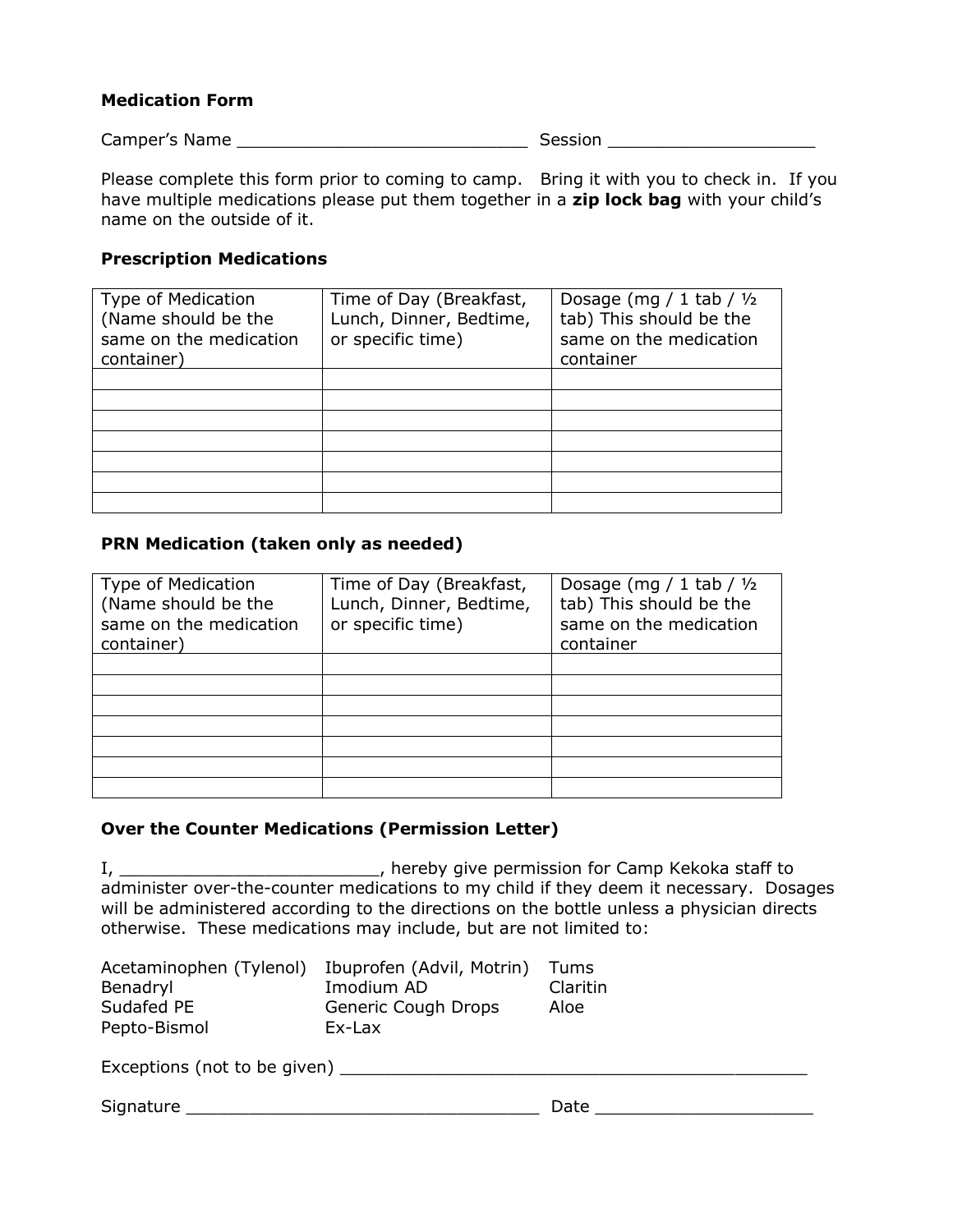

**FOR YOUTH DEVELOPMENT®**<br>FOR HEALTHY LIVING FOR SOCIAL RESPONSIBILITY

# **PRE-CAMP HEALTH SCREENING**

Camper Name: Experience of the Contract of the Contract of the Contract of the Contract of the Contract of the

৻Ͳ

This form is only required if you choose for your camper to not have a molecular test within seven days of arrival to camp.

In an effort to reduce exposure and minimize illness at camp, we ask that you check on the health of your camper daily, beginning 14 days prior to the scheduled camp session. The best camp sessions start with healthy campers and this begins at home. Please bring this completed form to camp on opening day.

Please indicate if your camper has any of the following symptoms prior to camp and record a temperature daily. If any temperature or symptoms are present, please have your camper evaluated by a licensed provider and contact camp for further guidance.

| Symptoms:                    | Please initial at the end of the 14-day screening                                                                                                                            |
|------------------------------|------------------------------------------------------------------------------------------------------------------------------------------------------------------------------|
| • Cough                      | My child has not had a new fever of 100.4 or higher, or a sense of having a fever.                                                                                           |
| • Shortness of breath        |                                                                                                                                                                              |
| • Fever                      | My child has not developed any of the listed symptoms on the left in the last 14 days that                                                                                   |
| • Sore throat                | cannot be attributed to another health condition.                                                                                                                            |
| • New loss of taste or smell | No one in our household has been ill with respiratory complaints or fever, nor has tested                                                                                    |
| • Vomiting                   | positive for COVID-19 within 14 days.                                                                                                                                        |
| • Diarrhea                   | My child has not been in contact with an individual who has been ill with respiratory<br>complaints or fever, or who I know has tested positive for COVID-19 within 14 days. |

|                    |                                              |   |                               |    |                 | Temperature     | 97.5                            |
|--------------------|----------------------------------------------|---|-------------------------------|----|-----------------|-----------------|---------------------------------|
|                    | Start date of temperature/symptom screening: |   | the control of the control of |    | <b>Example:</b> | <b>Symptoms</b> | <b>None</b>                     |
|                    |                                              |   |                               |    |                 |                 |                                 |
| Day                |                                              | 2 | з                             | 4  | 5               | 6               |                                 |
| Temperature        |                                              |   |                               |    |                 |                 |                                 |
| <b>Symptoms</b>    |                                              |   |                               |    |                 |                 |                                 |
| Day                | 8                                            | 9 | 10 <sup>10</sup>              | 11 | 12              | 13              | Woo hoo!<br><b>CSB or bust!</b> |
| <b>Temperature</b> |                                              |   |                               |    |                 |                 |                                 |
| <b>Symptoms</b>    |                                              |   |                               |    |                 |                 |                                 |

My signature indicates that I completed this health screening daily for 14 days prior to camp and to the best of our ability. I understand that arriving to camp healthy is vital to a health camp for all campers and failure to provide this document or complete the on-site screening may be grounds for dismissal.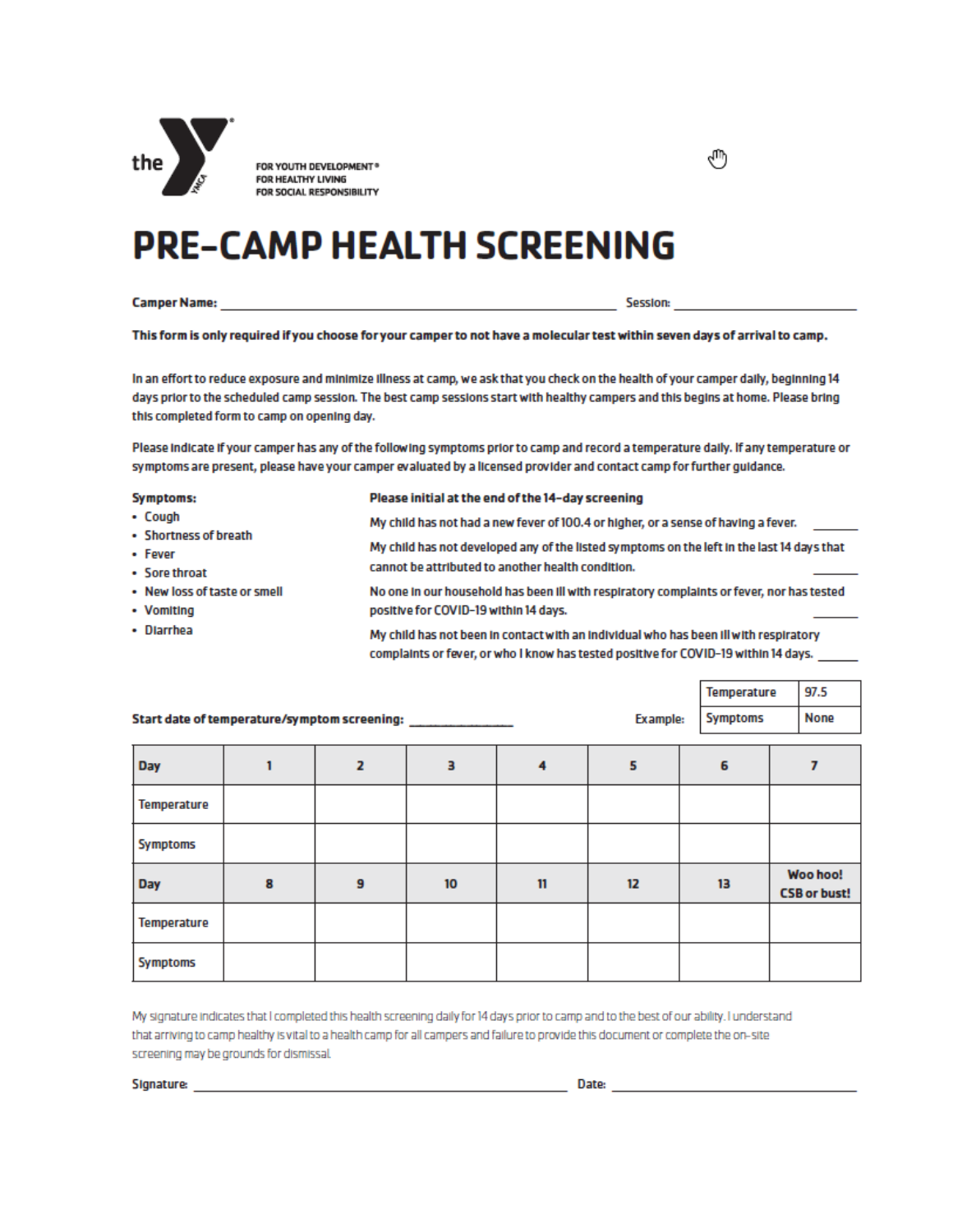#### **Camp Kekoka COVID-19 Plan Summer 2022**

#### **Before Camp:**

All staff and campers will need to provide one or the other:

• Proof of vaccination (2 Pfizer/Moderna for under 18) last dose needs to be administered 2 weeks before the individuals first day of camp.

Those with partial vaccination will be treated as though they are not vaccinated when needing to complete COVID-19 screening/testing (CDC).

- Negative COVID-19 Test (PCR or Antigen) no more than 6 days before camp. The closer the test is to the campers first day is preferred and listed on CDC.gov as best practice (within 72 hours).
- 14 day Symptom Check. The document to complete the 14 Day Symptom check is above this section of the Parent Guide. This symptom check should be done once a day, every day for the 2 weeks leading up to your campers arrival to Camp Kekoka.

All individuals will be 'Symptom checked' at camp check in. If the camper does not pass the symptom check screening, they will be asked to go home. All individuals will need to provide their vaccination information to help guide our process if we do have a suspected positive COVID-19 case.

## **During Camp:**

Counselors will complete a morning symptom check for all individuals in their cabin. They will have a checklist for every individual, including themselves, and keep a record on a designated sheet that will be kept through the summer. If there is an individual that does not pass their screening, they will isolate, put on a mask and be given a rapid COVID-19 antigen test, provided by CDC.

- Other individuals in the cabin will be asked to stay there and limit interaction with other individuals until the test is completed of the symptom positive individual.
- If the test is negative: manage the primary symptom, notify their emergency contact and allow the rest of the cabin mates to interact with the rest of the camp.
- If the test is positive, take a second test as the rapid antigen tests have a high false positivity rate. If the second test is negative, manage the primary symptom, notify the emergency contact and allow the rest of the cabin mates to interact with the rest of the camp
- If the second test is positive, quarantine the individual, notify emergency contact and isolate the rest of the cabin and contact trace for other individuals near the COVID-19 positive individual. For rest of the known exposures:
	- o If they are fully vaccinated: do not need to quarantine, but should get tested 5-6 days after known exposure (this will be after their camp session). They should wear a mask for 5 days, remainder of the camp session.